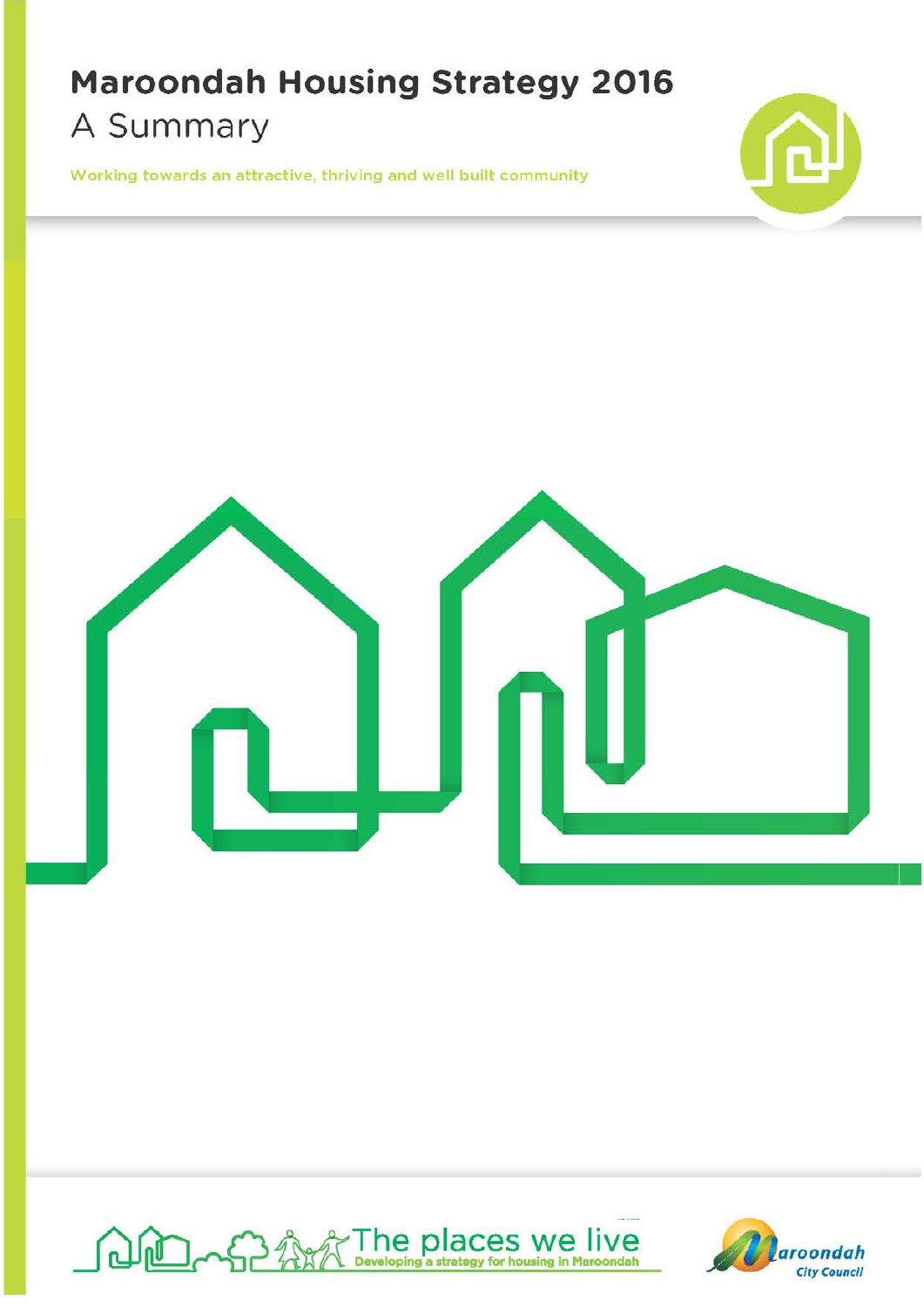## **Introduction**

Access to housing is a key attribute that affects almost every aspect of a person's life. Access to suitable accommodation not only offers shelter and security, it provides a stable foundation and space from which to build family life and a sense of belonging. It also acts as a springboard to developing other aspects of people's lives, including access to education and employment.

The City of Maroondah covers a land area of 61.4 square kilometres in Melbourne's outer east, 22 kilometres from the Central Business District. Maroondah has the strategic advantage of being located at the north-eastern junction of the Eastern Freeway – EastLink corridor. There are two train lines and a large number of bus routes linking the City with other region

The Maroondah Housing Strategy 2016 was formally adopted by Council on 27 June 2016. The Strategy establishes future policy directions and will guide future residential development to protect and enhance the places we live. It has been developed to ensure that the municipality will meet its housing requirements through to the year 2040 and beyond.

The Strategy also supports the delivery of the Maroondah 2040 Community Vision, as articulated in *Maroondah 2040: Our future together*. It outlines a vision for housing in Maroondah that will assist Council to continue enhancing the liveability of our community.

The Maroondah Housing Strategy 2016 updates the previous 1997 Maroondah Housing Strategy and responds to the latest social, economic and environmental trends and aspirations of the community.

## **Why a Housing Strategy?**

 The landscape of Maroondah and the challenges we face today have changed dramatically since the last Housing Strategy was developed in 1997. The existing 1997 Maroondah Housing Strategy was successful in directing residential developments in the municipality, however, it is important that Council's directions relating to housing are updated to reflect changing community needs and aspirations.

A variety of factors have led to a review and update of the strategy:

- Significant development projects have made Maroondah a more accessible and desirable place to live and work;
- We are growing older and the number of people living in a household is becoming smaller;
- Housing has become more expensive making it difficult for some people to remain in the municipality, and
- There is a need to respond to housing issues that were identified in *Maroondah 2040:* Our future together, the long-term community vision for the municipality.

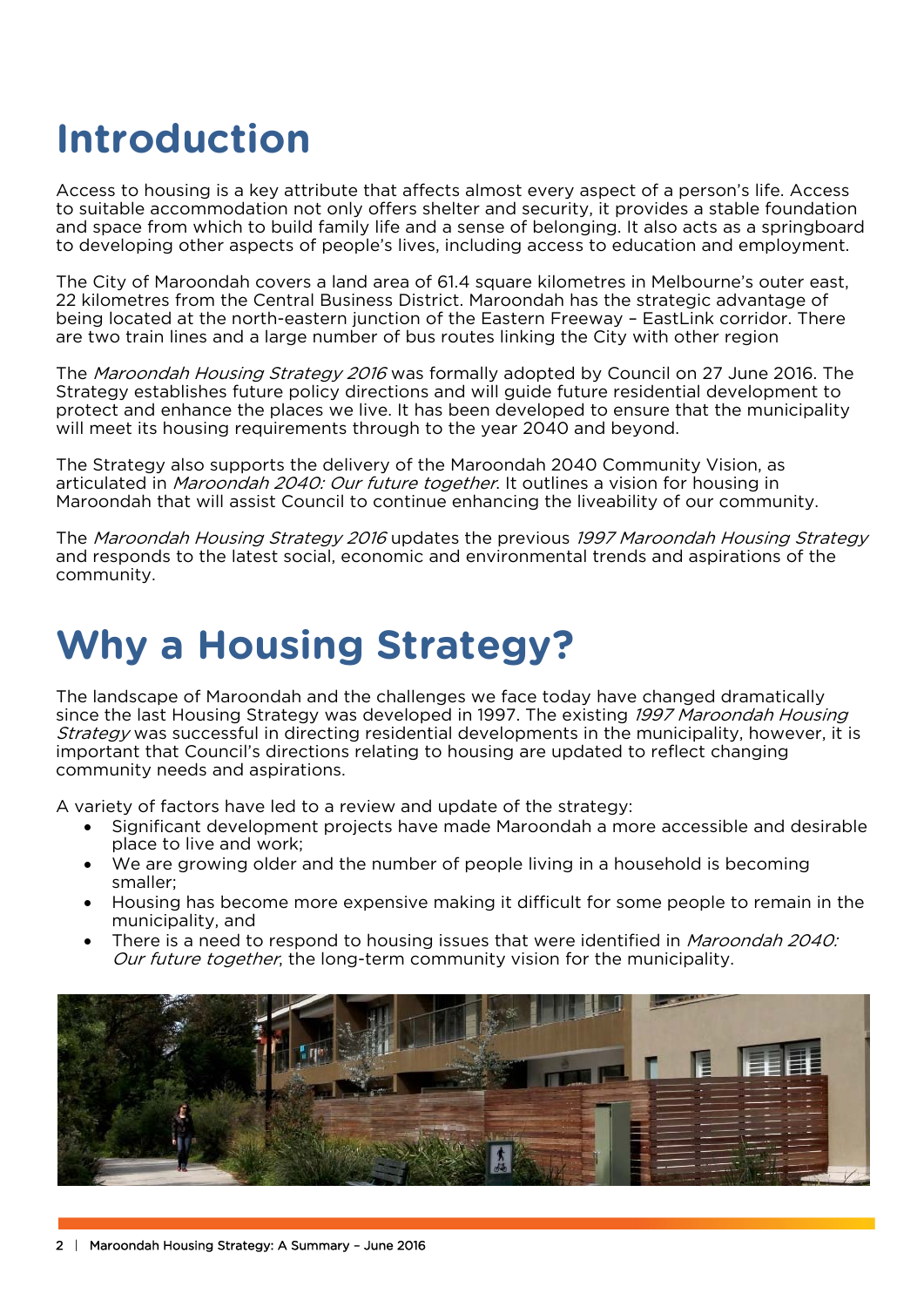# **How has the strategy been developed?**

The Maroondah Housing Strategy was developed on the basis of inputs from Maroondah residents and businesses, technical experts. The process involved a number of stages which are outlined below.



### Stage 1 – Building an evidence base

The first stage of the process involved project scoping and the preparation of a number of background technical reports designed to build an evidence base for decision making. These reports were peer reviewed and used to inform the Strategy.

### Stage 2 - Seeking input from the community and stakeholders

The second stage involved a range of community engagement activities to seek the views of community and key stakeholders on housing needs, services and facilities, housing issues and ways to address these issues.

### Stage 3 - Considering key issues and options

The third stage of the process involved the preparation of an Issues and Options Paper, based on the technical evidence as well as community and industry inputs. The Issues and Options Paper summarised the evidence and laid out the key issues arising out of the background research and community consultations.

### Stage 4 - Developing a Maroondah Housing Strategy

Development of the draft Maroondah Housing Strategy was the fourth stage of the project. The draft Strategy was been prepared based on the preferred options identified in the Issues and Options Paper.

### Stage 5 – Implementing the Maroondah Housing Strategy

The final stage of the process will involve the preparation of a planning scheme amendment to ensure relevant strategy key directions and priority actions are included in the Maroondah Planning Scheme.

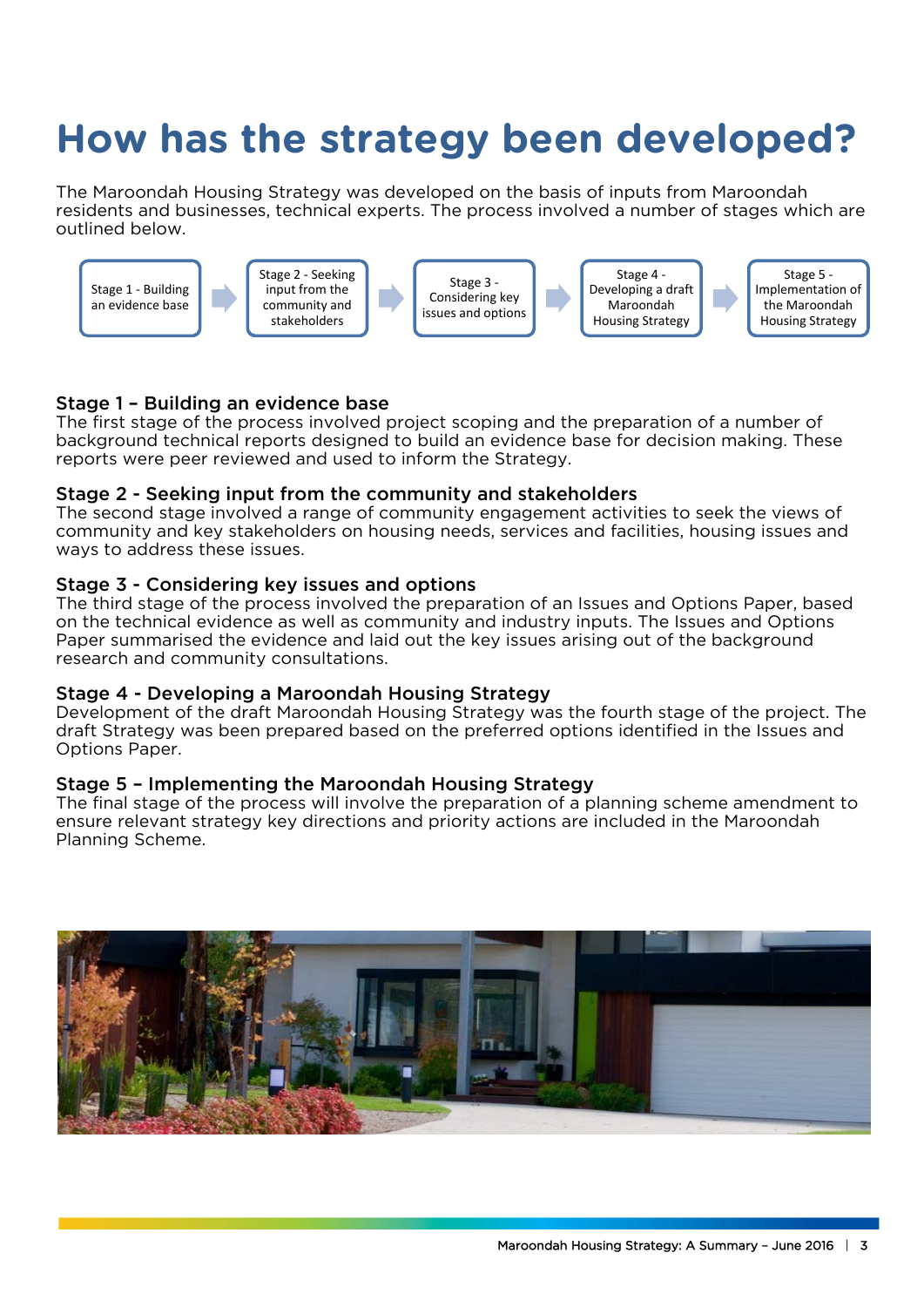# **What did the research tell us?**

As a part of the first stage of the preparation of the Housing Strategy, a number of background research studies were completed.

### Housing Supply Analysis – Charter Keck Cramer, May 2015

This paper outlined new housing development activity and identified its spatial distribution across Maroondah. The report also examined the types of housing being developed, pricing dynamics, purchaser profiles, and time required to bring new housing to the market. It made a number of recommendations relating to monitoring of the housing market, the merit of infill development near smaller activity centres, and the role of Council land in providing housing.

### Housing Demand Study – Maroondah, Spatial Economics, May 2015

This study identified housing market areas in Maroondah based on a range of factors. It set out population projections and examined their implications on housing demand. The study concluded that the municipality will have a requirement for approximately 500 dwellings per annum or a total of 14,970 dwellings between 2011 and 2041, with a greater proportion of future development taking place in designated activity centres.

### Sustainable Communities Discussion Paper – Maroondah City Council, 2015

 sustainable to improve both resilience and liveability. This paper examined current trends towards more liveable and sustainable communities. It examined relevant case studies and made recommendations for consideration in the housing strategy. The paper recommended a focus on how to make Maroondah's housing stock more

### Maroondah Municipal Housing Strategy 1997 Review – Maroondah City Council 2014

This paper considered the existing Housing Strategy 1997 strategy and assessed the extent to which it achieved its objectives. While the strategy underestimated future population growth and issues such as affordability and housing insecurity still persist, a range of measures, such as overlays and other strategies were successfully introduced to address the issues identified.

### Maroondah Housing Strategy Housing and Environmental Sensitivities Paper – Maroondah City Council, May 2015

This paper described and analysed potential environmental sensitivities and impacts, with a view to protecting the environment as well as enhancing residential amenity. The paper identified issues including neighbourhood character, ridgelines, views, flooding, water quality, trees and natural habitat, heritage, cultural sensitivity, contaminated land and climate proofing.

### Physical and Community Infrastructure Background Paper – Maroondah City Council, May 2015

This paper incorporated a high level analysis of the existing state and performance of Maroondah's infrastructure across 12 networks, including electricity, gas, potable water, waste water, stormwater, rail, buses, roads, pathways and trails, national broadband network, education and open space. The paper acknowledges that the city's infrastructure networks are expected to come under increasing pressure as a result of population increase and climate change over the coming decades.

### Opportunities for Residential Development Report – Maroondah City Council & Swinburne University, February 2016

This report provided a snapshot of current housing capacity throughout the municipality. A range of factors were considered in determining capacity, including market pressures, age of existing buildings, average new lot sizes, as well as minimum lot sizes applicable due to zoning requirements. Once a theoretical maximum capacity was calculated, the likelihood of lots being developed was considered to arrive at a final capacity figure. The capacity analysis confirmed that there is sufficient zoned land available to cater for current demand.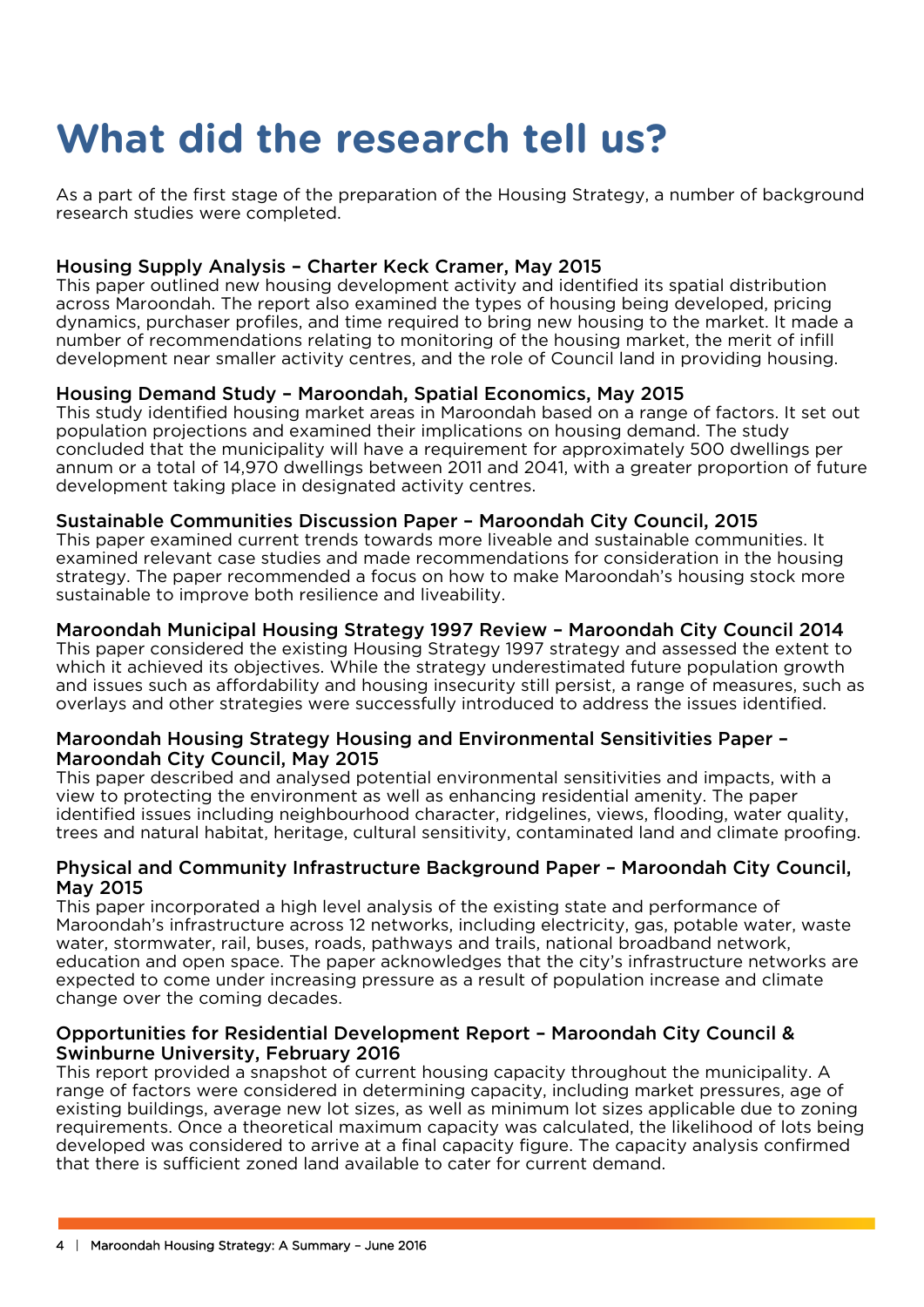# **What did the community tell us?**

 community and key stakeholders on a range of topics including: From October to December 2015, Council focused on creating a dialogue with the local

- Current and future housing needs
- Housing issues and how they can be addressed
- Priority community infrastructure and services
- A 'greening the greyfields' pilot project (being undertaken in conjunction with Swinburne University)

Input was sought through community open house events, stakeholder focus groups and an online survey. The purpose of these activities was to create a platform to engage and educate the broader community on housing issues impacting Maroondah.

- Three stakeholder focus groups held in October 2015
- Open House events in Ringwood and Croydon, 673 community members took part
- An online survey addressing current and future priorities, 115 responses taken

The community identified that balancing development and the natural environment, managing population growth, and the lack of affordable and social housing are priority housing issues for Council to consider looking ahead. Protecting and enhancing our vegetation, ridgelines and landscapes was identified as the highest community priority response in addressing these issues. This was followed by encouraging high quality and innovative development, and advocacy for more affordable and social housing. The community indicated strong support for walkable neighbourhoods with a desire to have close proximity between their home and a range of amenities such as transport options, local shopping strips, small parks and shared trails.

Through the findings of this engagement process, three key housing priorities were identified in Maroondah:

- Need for greater housing choice
- Affordability of housing<br>• Quality of the places we live **What is liveability?**
- 

All of the community and stakeholder aspirations that add up to a community's quality<br>noint to liveability being the most important factor of life—including the built and natural point to liveability being the most important factor of life—including the built and natural in housing in Maroondah. The research emphasises on environments, economic prosperity, in housing in Maroondah. The research emphasises the challenges of growth impacting on our ability  $\parallel$  social stability and equity, to maintain and enhance this most valuable to maintain and enhance this most valuable educational opportunity, and the feature of Maroondah: liveability. The places we feature of Maroondah: liveability. The places we entertainment entertainment and recreation and recreation and recreation and recreation and recreation and recreation and recreation and recreation and recreation and recre live should be diverse, comfortable, accessible and affordable and have a reduced environmental footprint.

Liveability is the sum of the factors<br>that add up to a community's quality

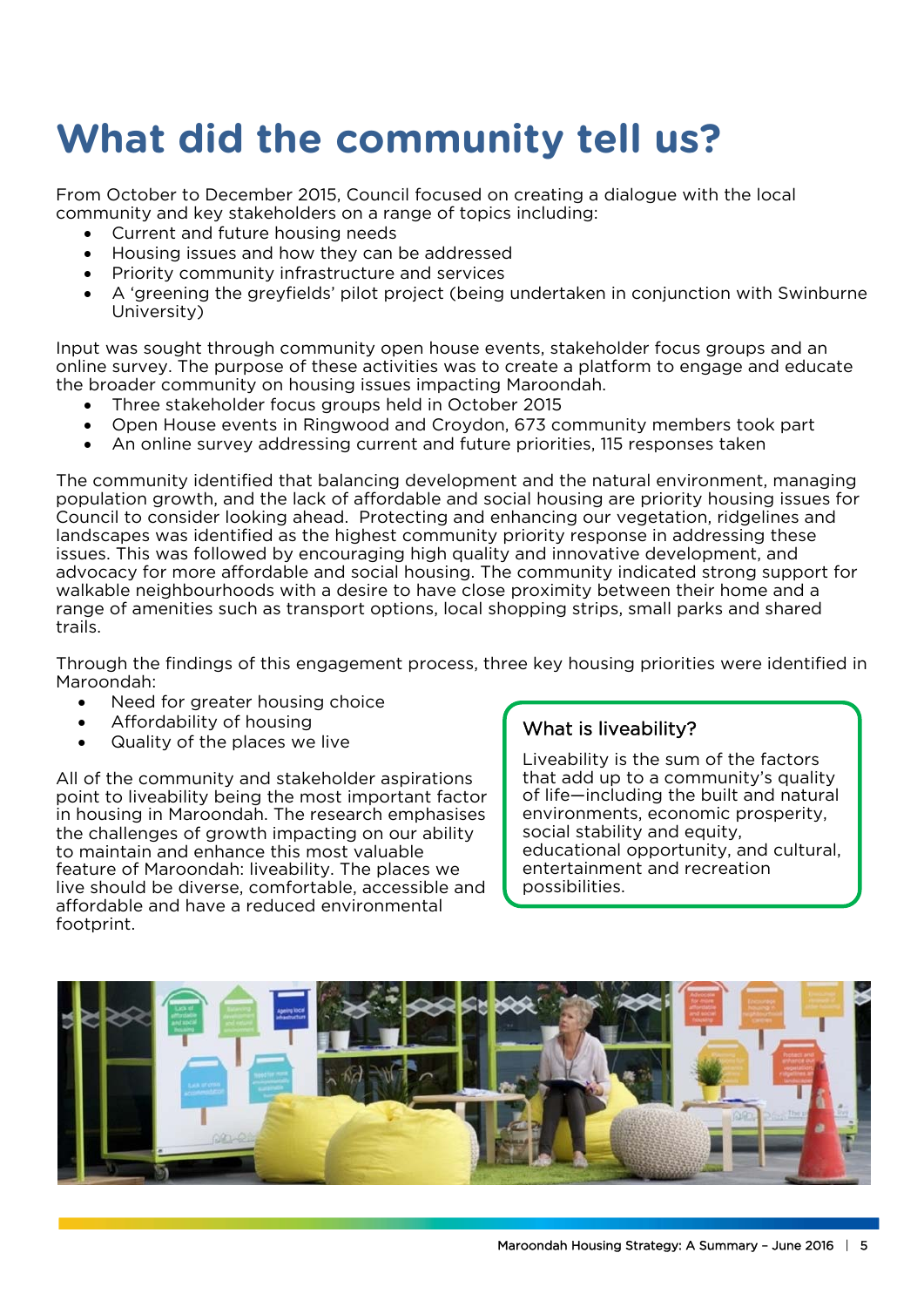## **A strategy for the future**

### Our vision for housing in Maroondah

In 2040, Maroondah will have high quality housing environments in appropriate locations that meet the community's diverse and changing needs. There will be a wider range of living options and housing will increasingly be revitalised in affordable, sustainable and well-designed ways. Maroondah's activity centres will be more accessible and provide a broader range of services that meet community needs. In partnership with the community, Council will continue to plan for housing growth strategically backed by a strong evidence base.

### Focus Area 1: Respond to social, economic and demographic change

The extensive research, analysis and consultation that informed this Strategy tell us that the world is changing and it is important to change with it. Population growth and ageing, changing family formations, changing lifestyles, new technologies and a changing workforce and economy all mean that in order to maintain and enhance liveability, Council needs to respond to these changes and use them as opportunities to improve Maroondah.

Key directions include:

- Setting a target for new residential dwellings to be within activity centres of Ringwood, Croydon, Ringwood East and Heathmont by 2040
- Encouraging greater development in lower order neighbourhood activity centres and dwellings above shops in smaller strip shopping areas

### Focus Area 2: Manage growth and changing housing needs

By 2036, Maroondah will undergo significant urban change as Melbourne grows. Our challenge is to ensure that an appropriately planned, well designed supply of diverse housing stock is able to be delivered by the development industry. The 'Greening the Greyfields' initiative is one of the tools that will assist to facilitate this outcome.

Key directions include:

 Working with the Victorian Government and Swinburne University on the concept in the Plan Melbourne Refresh and 'Greening the Greyfields' to deliver better development outcomes.

DID YOU KNOW…

40% of local community members surveyed identified that greyfield renewal was one of their top 3 housing priorities



DID YOU KNOW… An additional 12,500 dwellings will be required in Maroondah over the next 25 years to meet anticipated population growth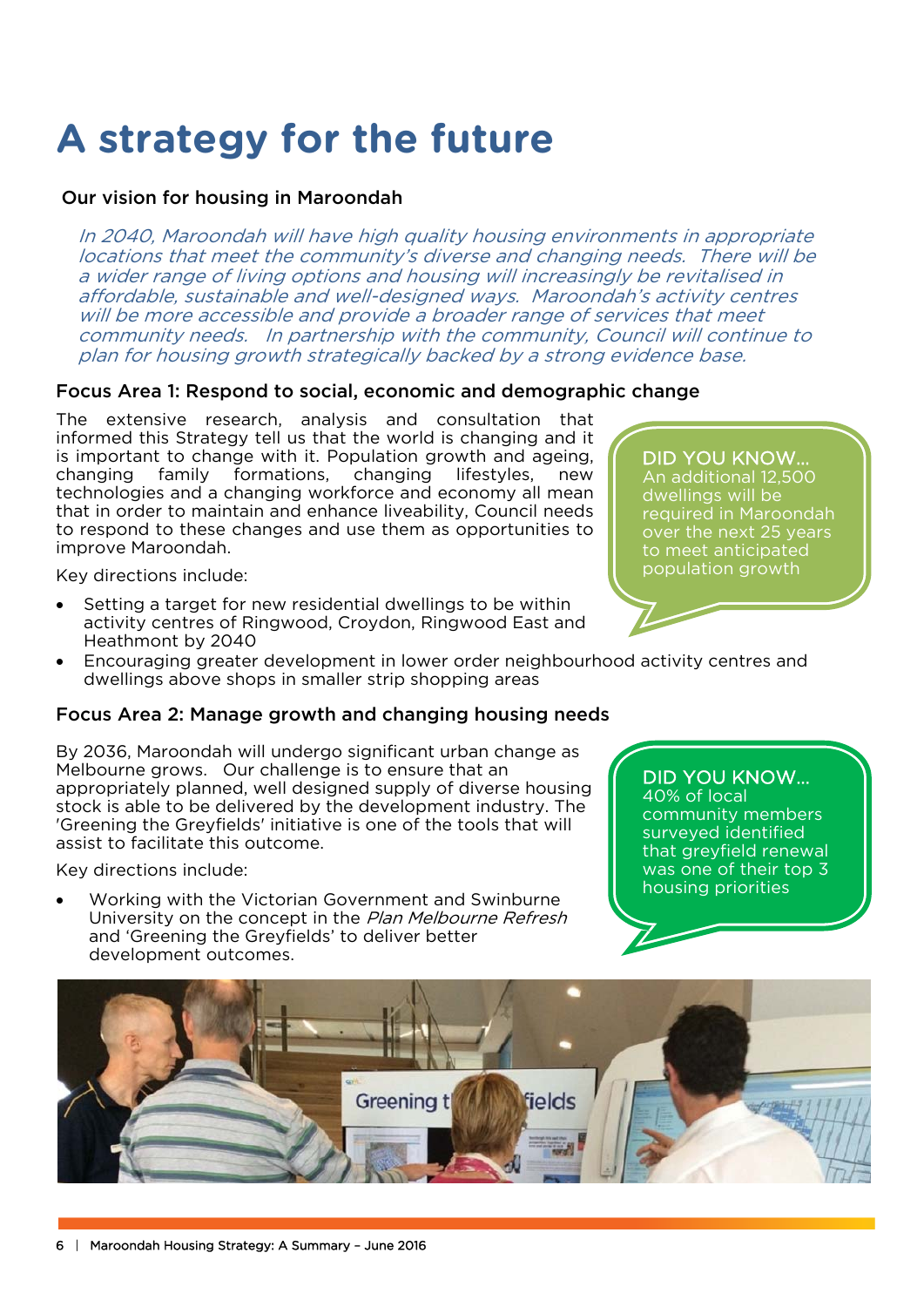### Focus Area 3: Protect and enhance our environment and neighbourhoods

While growth and development occur, it is important to maintain the character of our neighbourhoods and increase sustainability. Protecting key attributes of Maroondah, such as our vegetation, ridgelines, landscapes and neighbourhood character is important to the community. Existing controls such as the ridgeline policy are working well. Council will reaffirm and enhance these controls while at the same time working towards increasing our sustainability across the whole of Maroondah.

Key directions include:

- Reviewing and enhancing the commitment to areas of special environmental quality in Maroondah.
- Strengthening the Maroondah Planning Scheme to promote housing that is environmentally sustainable, diverse and reflects the character of local neighbourhoods.

### Focus Area 4: Improve affordability, accessibility and social housing opportunities

In order to maintain liveability, Council will do everything possible to maintain affordable housing options. Furthermore, Council we will work with providers to enable special needs housing not to be squeezed out by the marketplace. In order to help maintain housing affordability and accessibility, Maroondah will develop planning concessions to increase community benefits and continue advocacy efforts.

Key directions include

- Finding ways to encourage and implement planning concessions that increase community benefits such as affordable or social housing, open space, off street parking, sustainability or design excellence.
- Continuing to promote affordable housing, social housing and age-friendly accommodation through regional collaboration, advocacy to higher levels of government, and policy development.

### Focus Area 5: Building on and improving the Planning framework

Council will continue to advance the core planning framework as provided by the 1997 Housing Strategy - building on its successes and making adjustments where changing population growth and technology have outpaced the 1997 plan. Additionally, Council will implement the Maroondah 2040 Vision outcomes and key directions and the Active and Healthy Ageing Initiatives as they relate to housing in Maroondah.

Key directions include:

- Implementing the Maroondah 2040 Vision and Active and Healthy Ageing Initiative key directions for an attractive, thriving and well built community.
- Reviewing the reformed residential zones and any unintended consequences of these zones.
- Developing an ongoing consultation and facilitation role for Council to work with key housing sector players to provide clarity and certainty in the planning system that will help deliver our housing vision.

### DID YOU KNOW…

Almost 12% of Maroondah is biologically significant. These areas provide important habitat for our flora and fauna

DID YOU KNOW… 78% of Maroondah's new housing supply costs less than the median house price for the municipality

### DID YOU KNOW…

The community ranked the current age friendliness of Maroondah's housing stock in lowest amongst the eight World Health Organisation age friendly domains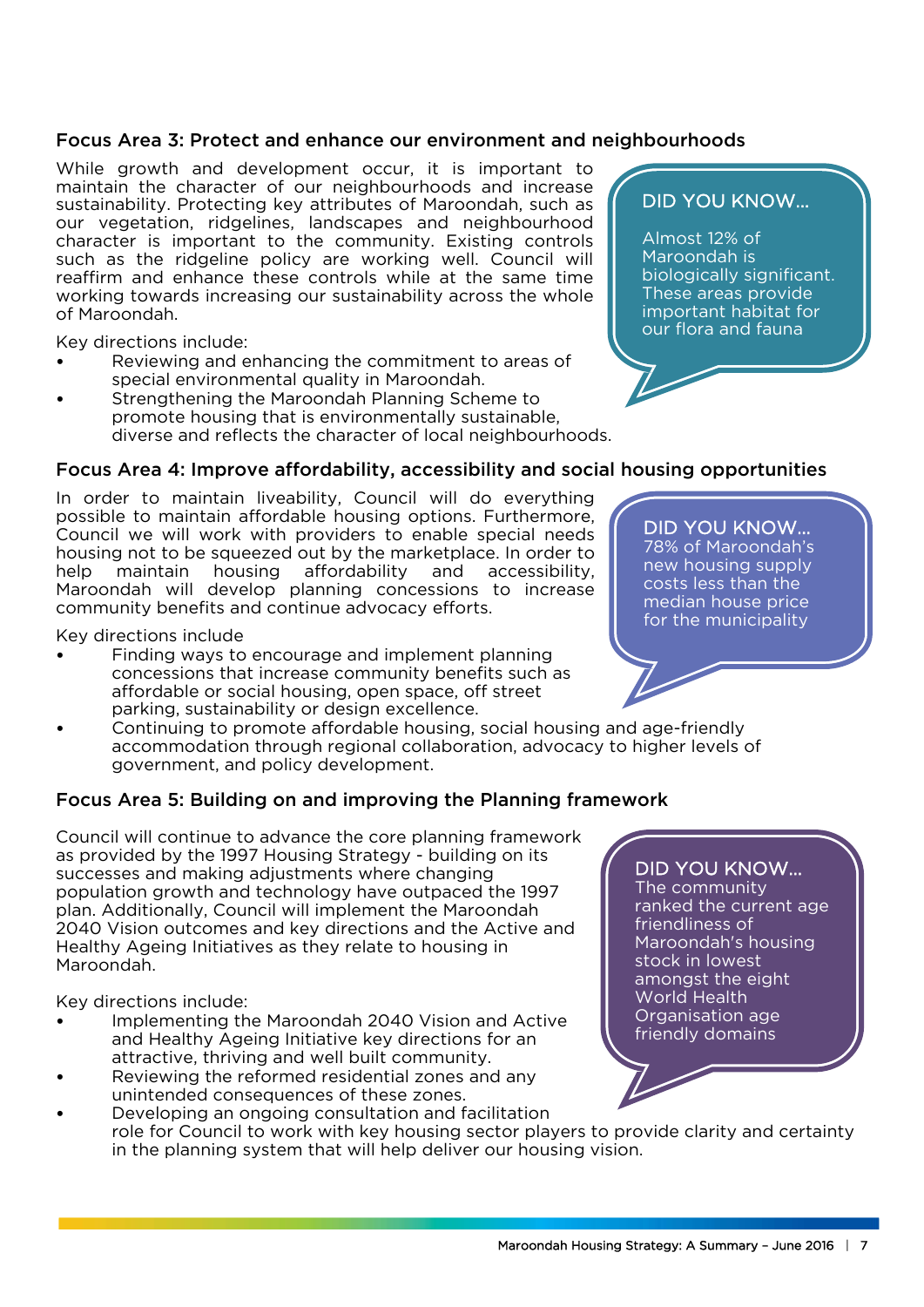### Housing Framework

Future housing development in Maroondah will be guided by the objectives of the Housing Strategy as represented in the diagram below. This illustrates:

- The hierarchy of centres to be the focus for growth in Maroondah between 2016 and 2040
- Areas of ridgeline protection and landscape protection from significant new development
- Key infrastructure that connects Maroondah to the region and metropolis
- Identified housing market areas to engage with the community to guide future development



### Key



N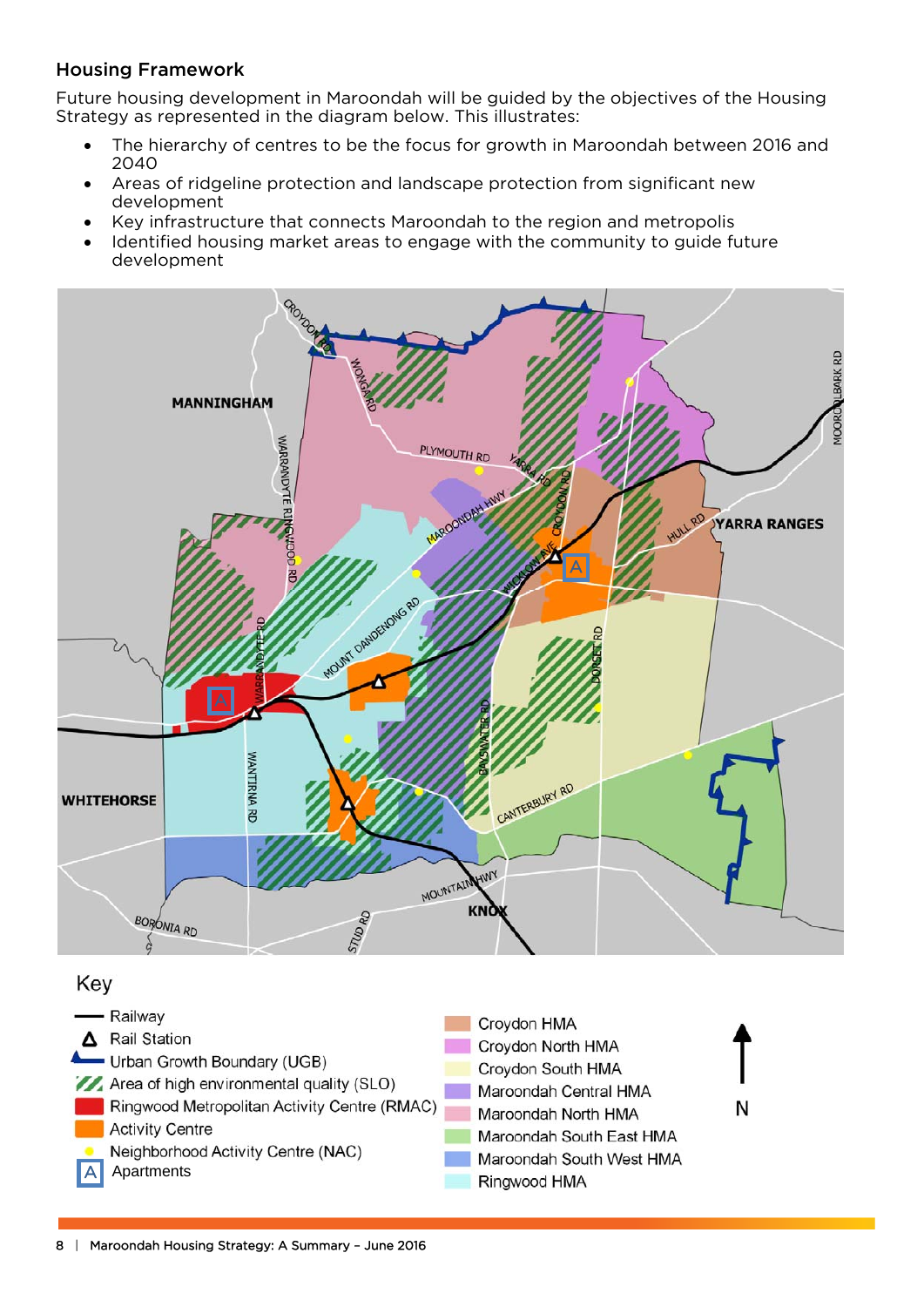### What is Greening the Greyfields?

As populations and land values increase, land owners are demolishing their houses and subdividing their lots to accommodate more dwellings. In many cases this is resulting in less than optimum outcomes. Community concerns with this current approach include overdevelopment of smaller lots, poor design outcomes (unattractive/ bland buildings with minimal landscaping) and loss of vegetation. It also leads to more people living in the area without corresponding improvements in local infrastructure, such as parking and open space.

'Greening the Greyfields' is a federally funded project aimed at resolve this by at promoting sustainable housing regeneration in the middle suburbs. However, rather than working at the lot-by-lot level, the project aims to promote collaborative redevelopment precincts; where landowners work together, and with the local government, to design better housing outcomes for their land.

By amalgamating lots, and developing designs at a precinct-scale, the potential exists to increase the quantity, quality and diversity of housing while also integrating development better into the existing neighbourhood. Where land owners work together in precincts, redevelopment can:

- Achieve better design and sustainability outcomes
- Respect current and future neighbourhood character;
- Direct how the area will look in the future
- Locate redevelopment more appropriately
- Improve financial returns for landowners
- Provide areas with more utilities and services

A precinct based approach requires not just the cooperation of a number of landowners, it also requires commitment from all levels of government to come up with a model that works for everyone, including the community, landowners and investors. The methods currently being proposed to pioneer this type of development incorporate:

- Computer modelling that shows potential redevelopment precincts as well as the social, environmental and financial benefits of precinct based development.
- Legal and financial instruments that allow landowners to work together
- Zones and overlays that allow landowners to work with Councils more effectively
- Community engagement activities to involve local residents while allowing landowners to get the best use of their land.

Greening the Greyfields has featured in the Plan Melbourne Refresh Discussion Paper and there are plans for it to roll it out first in key locations locally and then federally. It is seen as a critical component in addressing the challenge of developing a sustainable future for our cities.



Possible 'Greening the Greyfields' precinct redevelopment